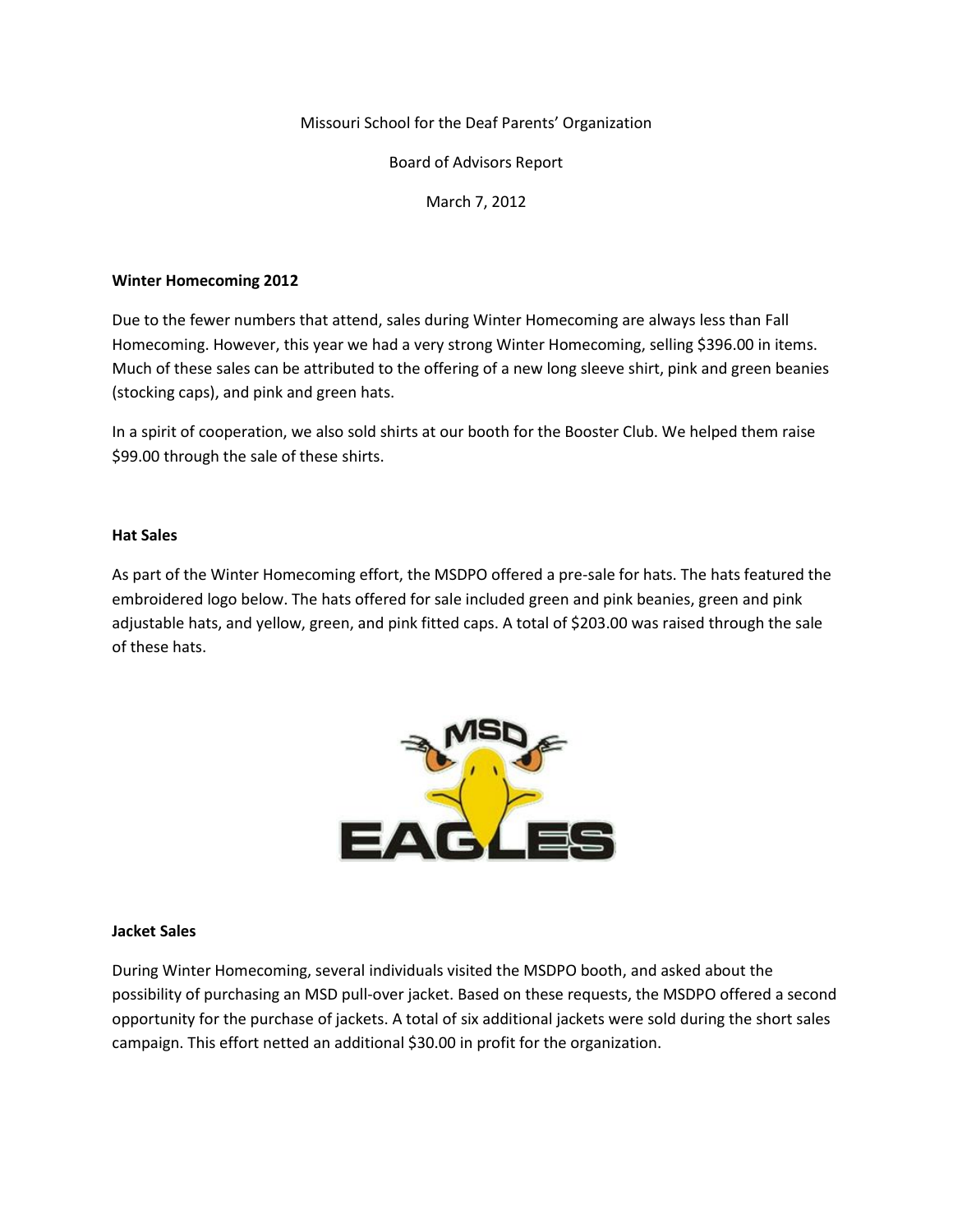## **Box Tops**

The second and final submission period for this school year ended on March 1. During the second period (November – February) the MSDPO redeemed at total of \$77.60 in Box Tops. For the year, a total of \$151.10 was earned through Box Tops.

Even though the submission period for this school year has passed, we still encourage everyone to continue collecting Box Tops. We will submit any additional Box Tops collected during the start of next school year. You can find out about opportunities to earn Box Tops during the month of March in the new edition of the *Box Tops Update* that can be downloaded a[t http://www.msdpo.org/box](http://www.msdpo.org/box-top-update.html)[top-update.html](http://www.msdpo.org/box-top-update.html)

# **MSDPO 5K Fun Run and Walk**

Planning for the MSDPO 5K Fun Run\Walk to be held on April 14 is going well. Our route for the event was approved by the Fulton City Council in January. Unlike last year, the route will use the streets around the campus instead of the Stinson Creek Trail. This new route was chosen because of flooding concerns along the trail during the month of April.

The event has been heavily advertised. Advertising outlets used include the MSDPO web site, Facebook, several community calendars throughout the area, the University of Missouri Diversity Calendar, a free rotating spot on the BOTT Radio Network, the William Woods *Hoot*, and a mass mailing to all Callaway County Chamber of Commerce members.

We have also secured several sponsors. These include The Callaway Bank, Debo Funeral Home, McDonalds of Fulton, Fulton Bowling Center, and Dairy Queen. We are still waiting to hear back from Wal-Mart, C&R Market, and Wendy's.

The shirt design for this year's event has been selected (see below). It was well received when presented to our friends and supporters on Facebook.



We have also reached out to the William Woods American Sign Language Interpreting program to find individuals who might want to serve as buddy walkers and runners with MSD Students. They have